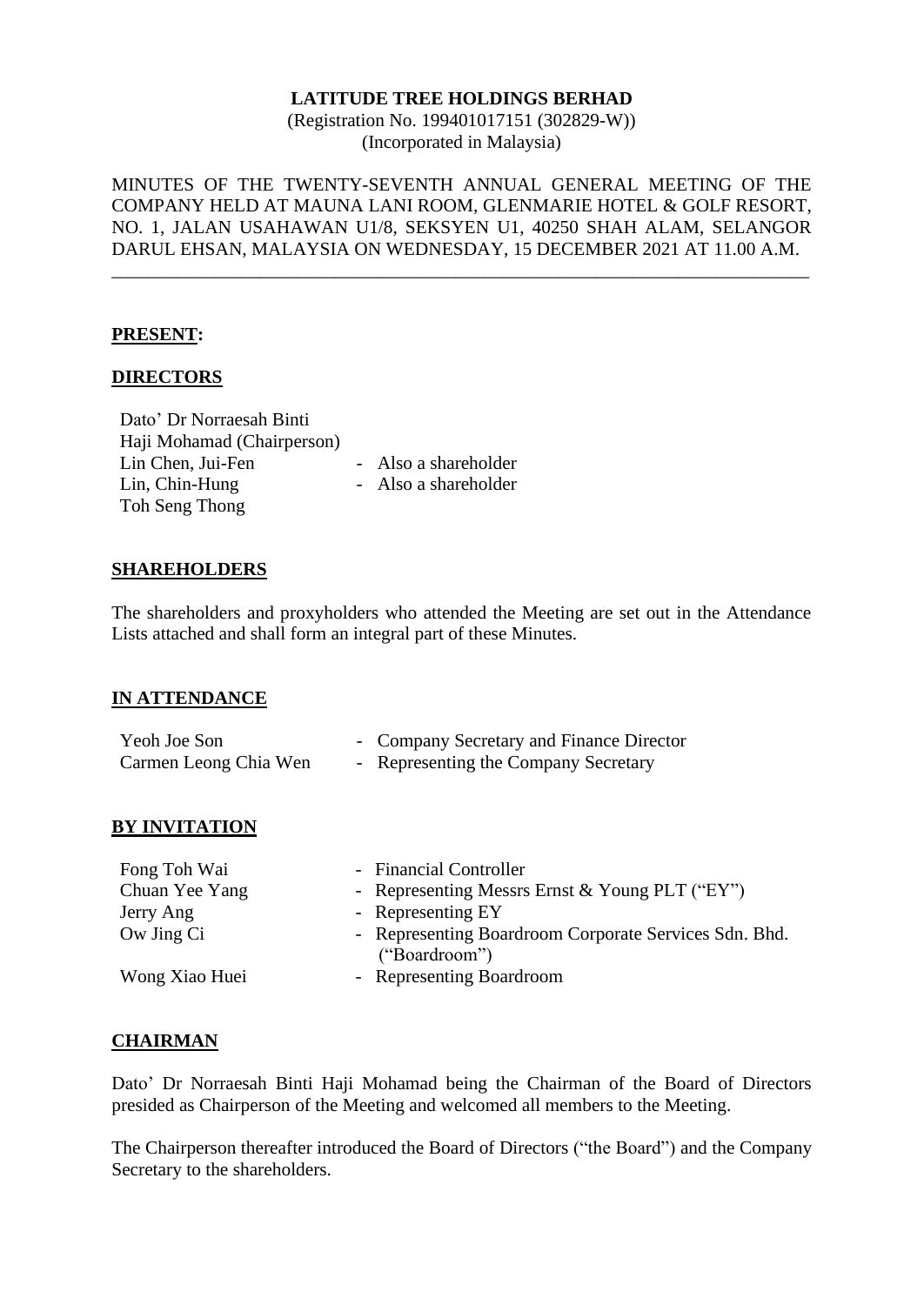(Registration No. 199401017151 (302829-W)) (Incorporated in Malaysia) *- Minutes of the Twenty-Seventh Annual General Meeting held on 15 December 2021*

The Chairperson further informed that Mr Yek Siew Liong, the Non-Independent Non-Executive Director, was not able to attend the Twenty-Seventh Annual General Meeting ("27th AGM") of the Company because he had to attend a palace ceremony.

# **QUORUM**

The Company Secretary confirmed that a quorum was present for the Meeting. With the requisite quorum being present, the Meeting was called to order by the Chairperson.

### **NOTICE**

With the consent of the members present, the Notice convening the Meeting having been circulated for the prescribed period was taken as read. The Chairperson then proceeded with the business of the 27th AGM.

As part of good corporate governance, the Chairperson reported that the Company have received in total Eighteen (18) proxy forms from shareholders for a total of Seventy Million Eight Hundred Eighty-Two Thousand and Two (70,882,002) ordinary shares representing 36.48% of the total number of issued shares of the Company.

### **VOTING BY POLL**

The Chairperson informed that all resolutions set out in the Notice of the 27th AGM must be voted by poll. The polling process for all resolutions would be conducted after completion of the deliberation of all Agenda items on the Notice of the 27th AGM.

Dato' Dr Norraesah Binti Haji Mohamad ("Dato' Dr Norraesah") exercised her right as Chairperson of the meeting to demand for poll in accordance with Clause 78 of the Constitution of the Company in respect of all resolutions which would be put to vote at the meeting.

Dato' Dr Norraesah further informed that the Company has appointed Commercial Quest Sdn. Bhd. as the independent scrutineers to facilitate the poll process. The Meeting shall go through all the motions and proceed with the polling process after the last motion has been tabled and deliberated.

The Chairperson then proceeded with the agenda items set out in the Notice of the 27th AGM.

# **1. AUDITED FINANCIAL STATEMENTS FOR THE FINANCIAL YEAR ENDED 30 JUNE 2021**

The Audited Financial Statements ("AFS") of the Company for the financial year ended 30 June 2021 together with the Directors' and the Auditors' Reports thereon were tabled for discussion.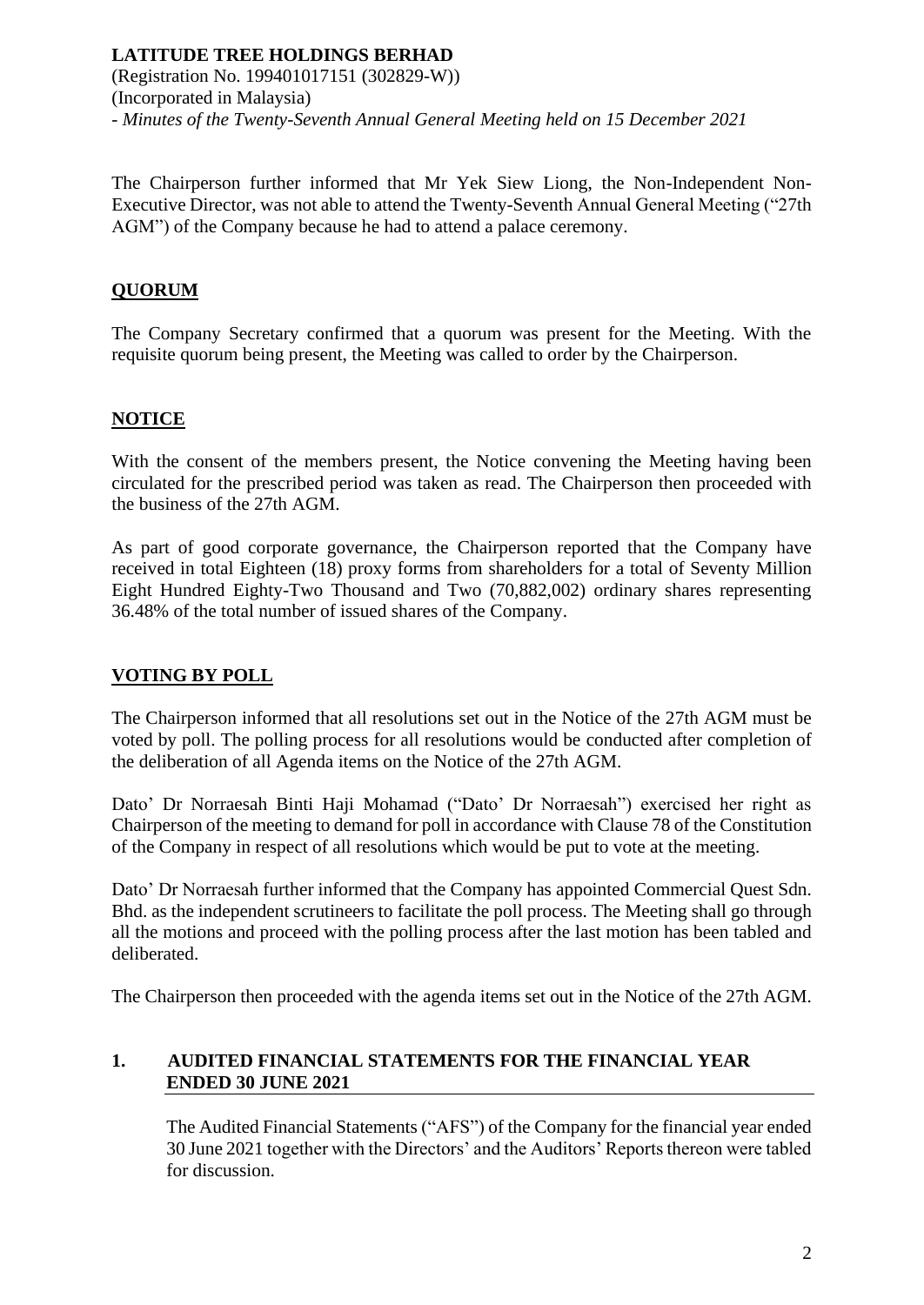The Chairperson informed that the AFS for the financial year ended 30 June 2021 were meant for discussion only and does not require approval from shareholders of the Company pursuant to the Companies Act 2016 ("the Act"). Hence, it would not be put for vote.

The Chairperson further informed that the Company has received questions from the Minority Shareholders Watch Group ("MSWG") and the reply to the questions were shown on the screen. The Chairperson further informed that the said questions and answers will also be posted on the Company's website.

The Chairperson then opened to the floor for questions pertaining to the AFS of the Company for the financial year ended 30 June 2021 together with the Directors' and the Auditors' Reports thereon which had been previously circulated to all shareholders.

The followings are issues raised by the members and discussed:-

(i) Sourcing and selection of the sub-contractors of the Group

The Company has been engaging external sub-contractors based in different locations.

There is a Standard Operating Procedure adopted by the Group in selecting the sub-contractors of the Group. Many of the sub-contractors have been working with the Group for more than 20 years, nevertheless, the Management will conduct an evaluation on the sub-contractors once every 5 years.

#### (ii) Update on the factory operations in Vietnam

The Covid-19 situation in Vietnam has improved and the Vietnam government lifted the lockdown since mid-October 2021. Due to the improved conditions in the country, our factories are currently operating at full capacity.

(iii) Supply chain for raw materials and profit margin

There is no disruption in the supply of raw materials of the Group. However, prices of most raw materials are on increasing trend and will remain high for the remainder of FY2022. Hence, our profit margin will be impacted.

### (iv) Group prospect for year 2022

The financial results for the financial period ended 30 September 2021 ("First Quarter of FY2022") of the Group was impacted by the lockdown in Vietnam and Malaysia. Barring any unforeseen circumstances, the Group will remain profitable for the financial year ending 30 June 2022.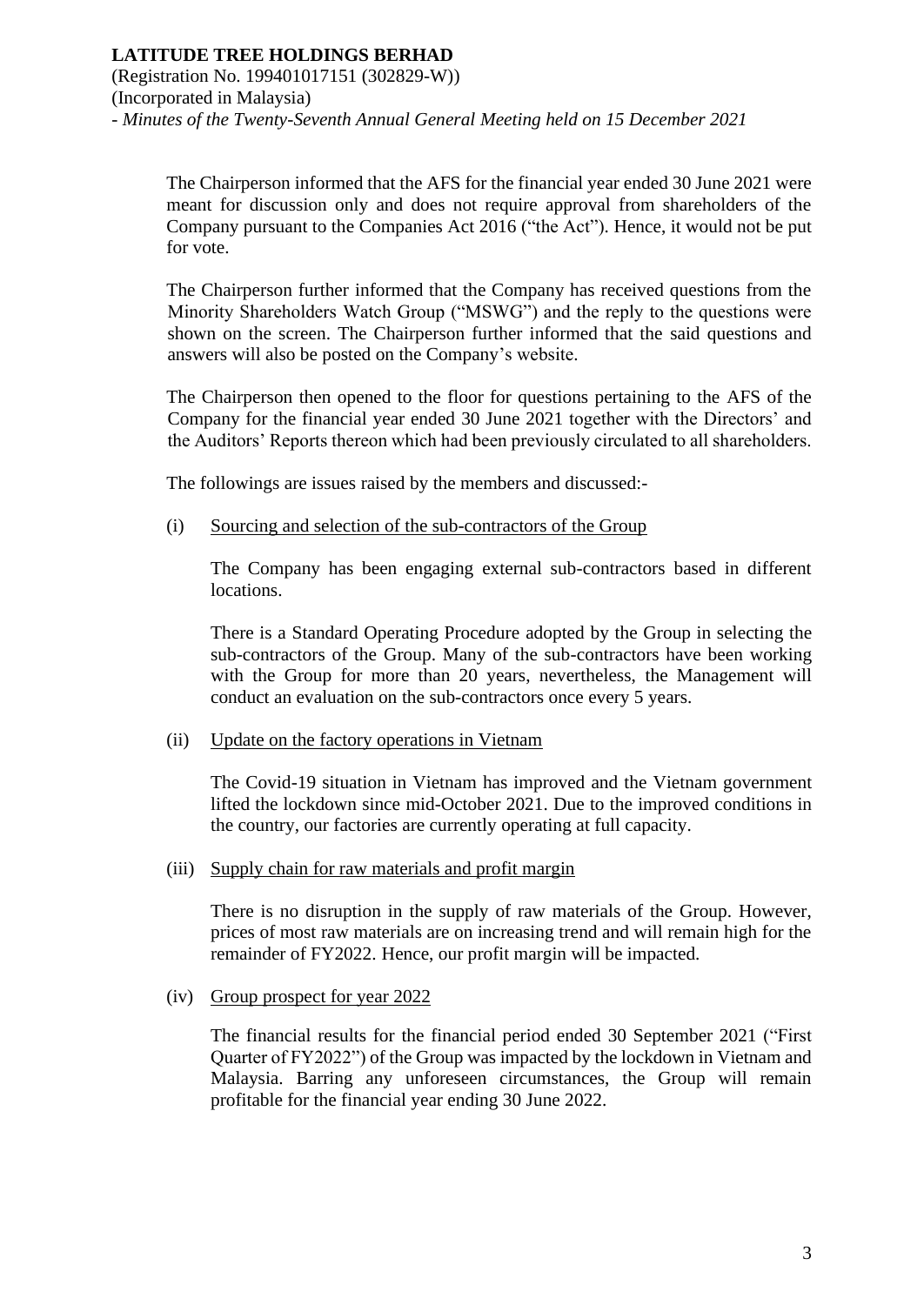#### (v) Environmental, Social and Governance ("ESG") considerations

The Group is aware of the increasing concern of ESG by its stakeholders. Currently, the Group is assessing the level of compliance with the applicable international ESG framework and formulating long term strategies to ensure high level of compliance moving forward.

### (vi) Breakdown of the customers of the Group

The top 10 customers of the Group accounted for approximately 70% to 80% of the total sales of the Group, and more than 90% of the sales are to United States.

### (vii) Succession planning of the Group

The Group noted the importance of succession planning to ensure sustainability of the Group's operation. A succession planning policy has been established to address the possibility of replacing Executive Directors and Senior Management if circumstances require.

### (viii) Business operation of the Group

The production capacity of the Group was affected in First Quarter of FY2022 due to the lockdown imposed in Malaysia and Vietnam. The production capacity of the Group has resumed to full in Malaysia and 90% in Vietnam after the lockdowns were lifted. The current challenge of the Group is on the shipments due to shortage of containers as a result of port congestion in US.

(ix) Decline in inventory for the First Quarter of FY2022 from the financial year ended 30 June 2021 ("FY2021")

High inventories balance as at 30 June 2021 was mainly due to shipment issues encountered by our customers and Malaysia operations were shut down during Full Movement Control Order. The decline in inventories balance in First Quarter of FY2022 was mainly due to reduction in finished goods inventories as a result shipment during the period with minimal purchases of raw materials and production.

(x) Proposed business diversification and joint venture of the Group

The Group is looking for acquisition or joint venture opportunities for business or assets that are related either upstream or downstream and synergise with the Group's activities.

(xi) Capital expenditure ("CAPEX") for FY2022

The Group has allocated RM10 million for the replacement of existing machinery of the Group to further enhance production efficiency and reduce reliance of workers.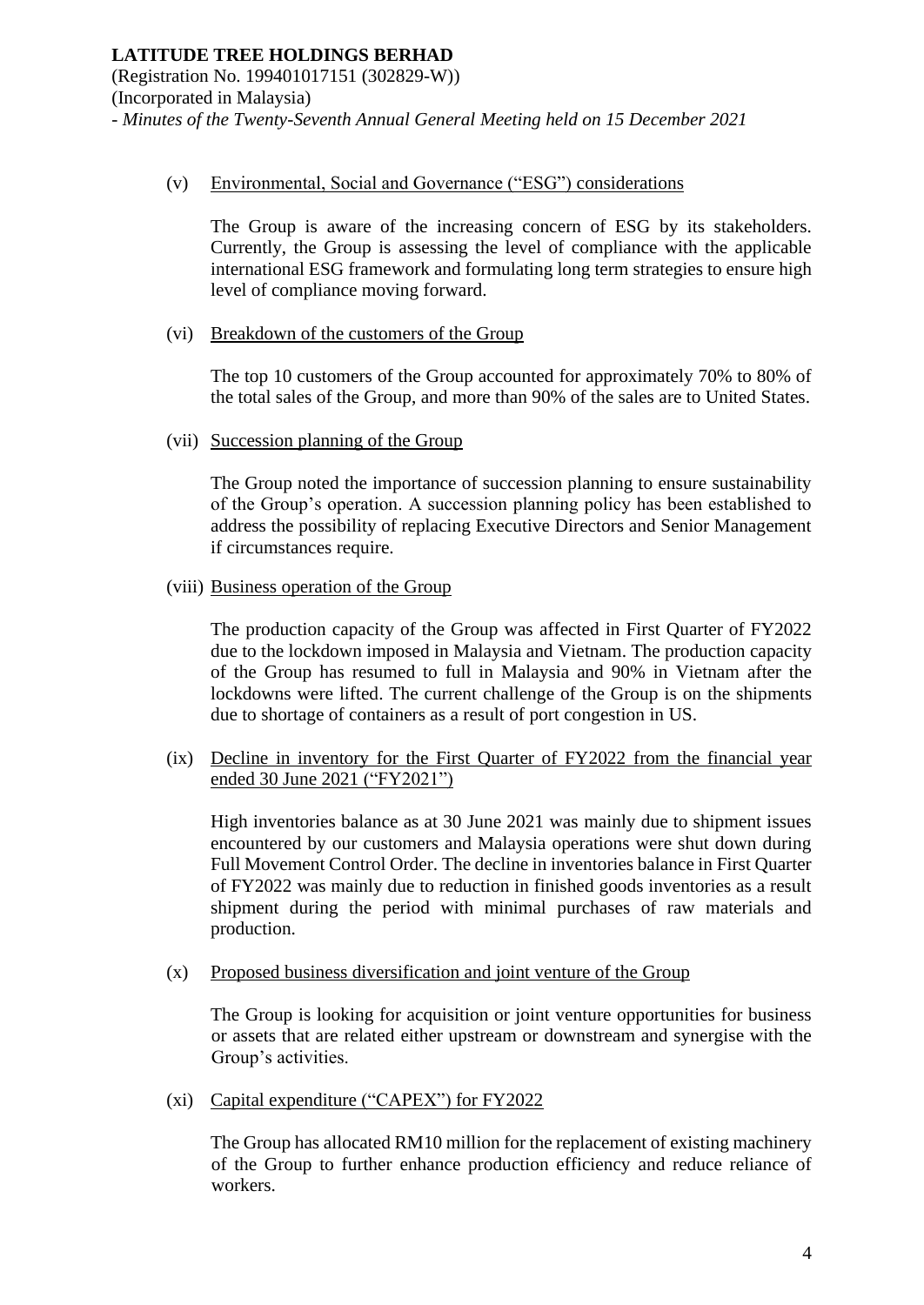#### **LATITUDE TREE HOLDINGS BERHAD**  (Registration No. 199401017151 (302829-W)) (Incorporated in Malaysia) *- Minutes of the Twenty-Seventh Annual General Meeting held on 15 December 2021*

#### (xii) Directors' remuneration disclosure

The details of the directors' remuneration can be found in pages 26 and 27 of the Annual Report 2021 of the Company.

#### (xiii) Treasury shares of the Group

The treasury shares of the Group stood at 52,500 ordinary shares.

After due discussion and explanation, the Chairperson declared that the AFS of the Company for the financial year ended 30 June 2021 together with the Directors' and the Auditors' Reports thereon be and are hereby received by the shareholders and proxies.

With that, the Chairperson proceeded to the following resolutions to the meeting for approval.

#### **2. ORDINARY RESOLUTION 1 FINAL SINGLE-TIER DIVIDEND**

The Chairperson informed that the first resolution on payment of Final Single-Tier Dividend of 3.0 sen per ordinary share for the financial year ended 30 June 2021.

The Ordinary Resolution 1 was tabled and voted by poll.

# **3. ORDINARY RESOLUTION 2 DIRECTORS' FEES AND BENEFITS PAYABLE**

The Ordinary Resolution 2 on payment of Directors' Fees and Benefits Payable to Directors amount up to an aggregate amount of RM268,500.00 for the financial period from the 27th AGM until the next AGM of the Company to be paid quarterly in arrears.

The Ordinary Resolution 2 was tabled and voted by poll.

### **4(i). ORDINARY RESOLUTION 3 RE-ELECTION OF DIRECTOR – DATO' DR NORRAESAH BINTI HAJI MOHAMAD**

The Chairperson informed the Meeting that in view that she was interested in the motion, she invited Mr Toh Seng Thong to take over the Chair.

Mr Toh Seng Thong informed that pursuant to Clause 96 of the Company's Constitution, Dato' Dr Norraesah Binti Haji Mohamad retired as a Director of the Company and being eligible, has offered herself for re-election.

The Ordinary Resolution 3 was tabled and voted by poll.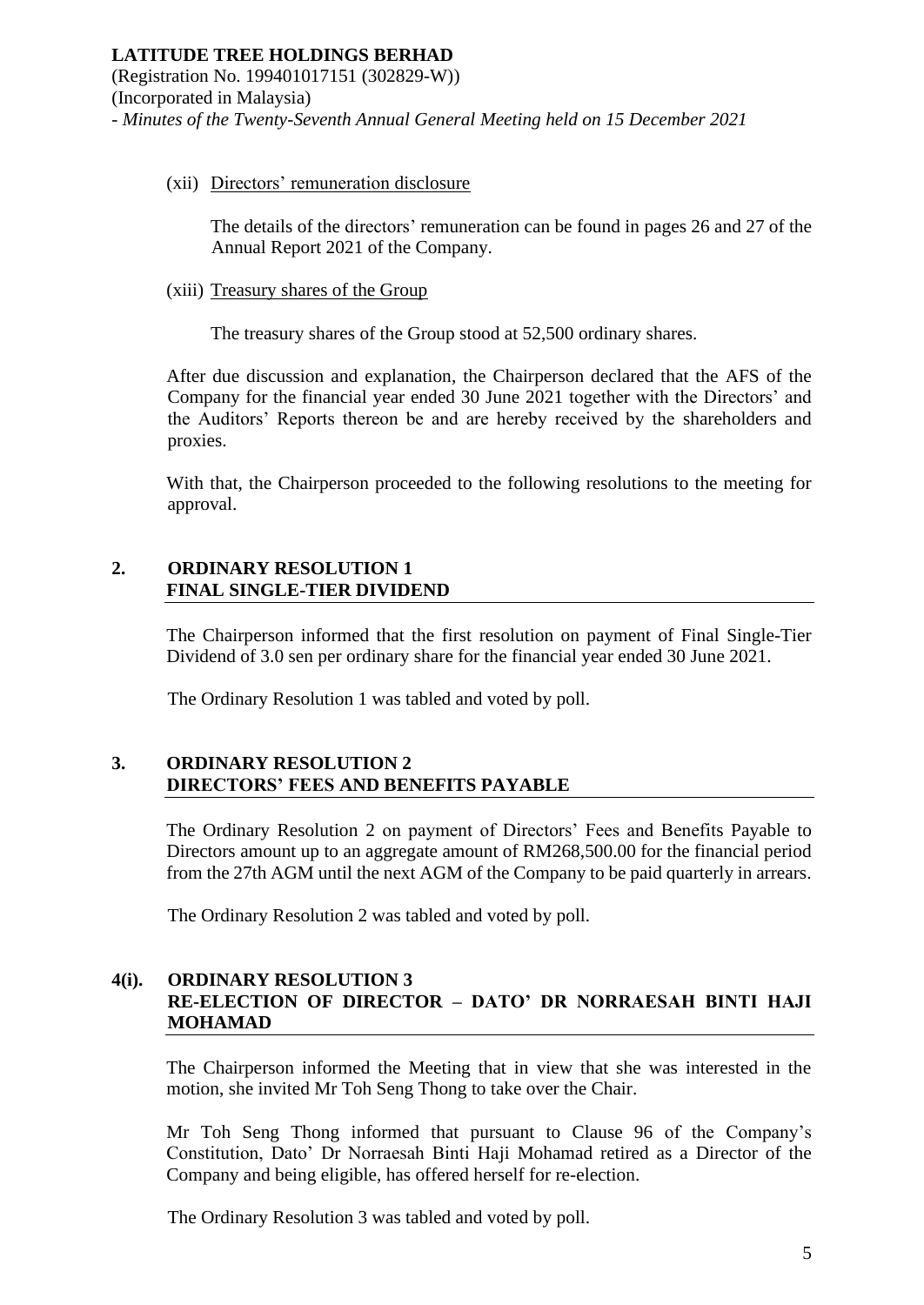### **LATITUDE TREE HOLDINGS BERHAD**  (Registration No. 199401017151 (302829-W)) (Incorporated in Malaysia) *- Minutes of the Twenty-Seventh Annual General Meeting held on 15 December 2021*

Mr Toh Seng Thong handed the chair back to Dato' Dr Norraesah Binti Haji Mohamad to continue with the Meeting.

# **4(ii). ORDINARY RESOLUTION 4 RE-ELECTION OF DIRECTOR - MR LIN, CHIN-HUNG**

The Chairperson informed that pursuant to Clause 96 of the Company's Constitution, Mr Lin, Chin-Hung retired as a Director of the Company and being eligible, has offered himself for re-election.

The Ordinary Resolution 4 was tabled and voted by poll.

### **5. ORDINARY RESOLUTION 5 RE-APPOINTMENT OF AUDITORS**

The Chairperson informed that the Auditors, Messrs Ernst & Young PLT had expressed their willingness to continue office as Auditors of the Company for the ensuing year.

The Ordinary Resolution 5 was tabled and voted by poll.

# **6. ORDINARY RESOLUTION 6 PROPOSED RENEWAL OF AUTHORITY FOR THE COMPANY TO PURCHASE ITS OWN ORDINARY SHARES**

The Chairperson highlighted that the details and rationale for the renewal of the share buy-back authority were set out in the Statement to Shareholders dated 15 November 2021.

The Ordinary Resolution 6 was tabled and voted by poll.

# **7. ORDINARY RESOLUTION 7 AUTHORITY TO CONTINUE IN OFFICE AS INDEPENDENT NON-EXECUTIVE DIRECTOR - MR TOH SENG THONG**

The Chairperson informed the members that Mr Toh Seng Thong has served as Independent Non-Executive Director for a cumulative term of more than twelve (12) years and therefore seeking shareholders' approval for him to continue to act as Independent Non-Executive Director of the Company until the conclusion of the next AGM.

The Chairperson further informed the Meeting that Mr Toh Seng Thong has fulfilled the criteria of independence as set out in the Main Market Listing Requirement ("MMLR") of Bursa Malaysia Securities Berhad. The members were advised to refer the explanatory note as set out in the Notice of 27th AGM for further information.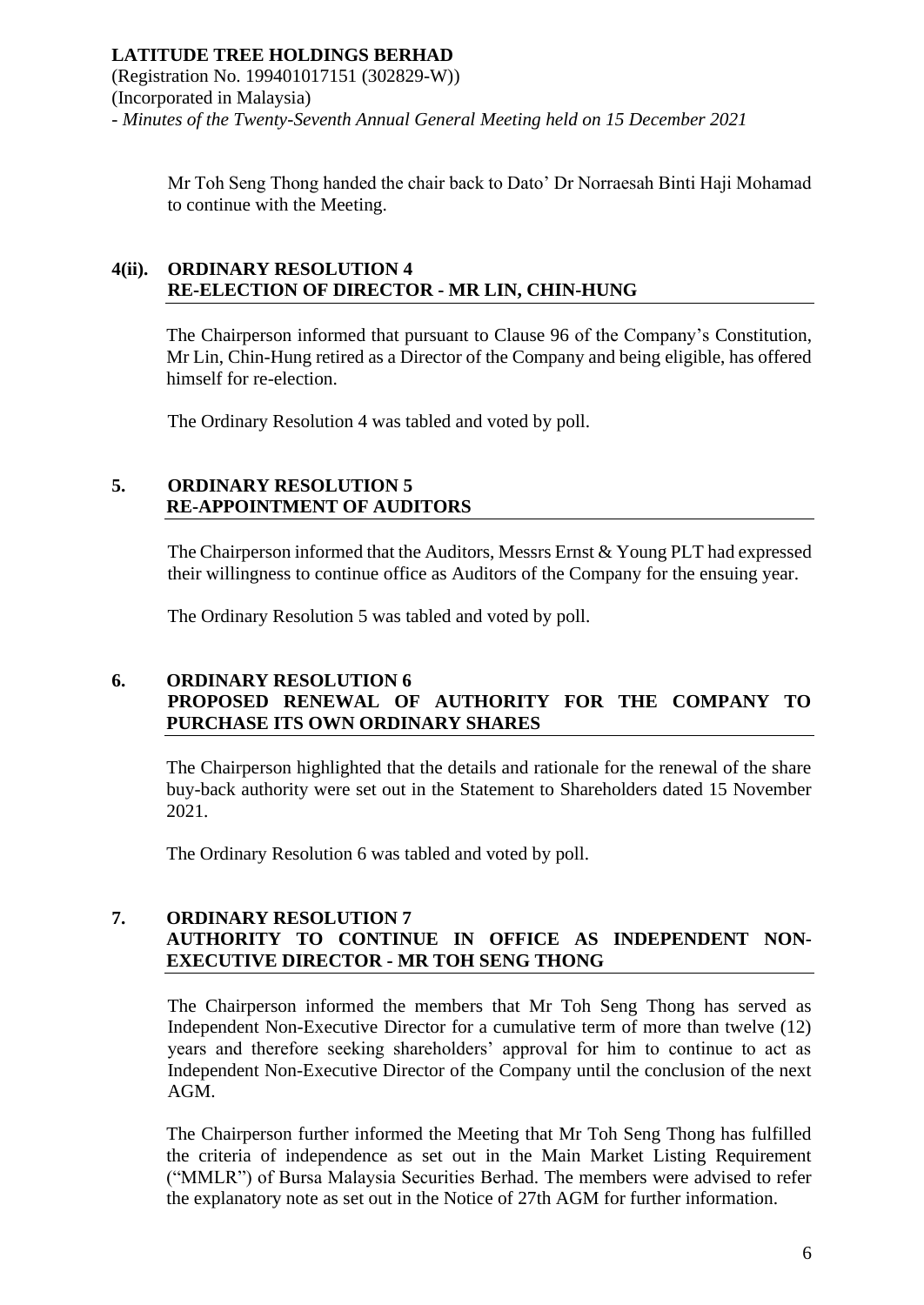The Ordinary Resolution 7 was tabled and voted by poll.

### **8. ORDINARY RESOLUTION 8 AUTHORITY UNDER SECTION 76 OF THE COMPANIES ACT 2016 ("THE ACT") FOR THE DIRECTORS TO ALLOT AND ISSUE SHARES**

The Chairperson informed that the proposed Agenda was a renewal of the general mandate for issuance of shares by the Company under Section 76 of the Act. The mandate, if passed, will provide flexibility for the Company and empower the Directors to allot and issue new shares speedily in the Company up to an amount not exceeding in total ten per centum (10%) of the total number of issued shares (excluding treasury shares, if any) of the Company for such purpose as the Directors consider would be in the interest of the Company. This would eliminate any delay arising from and cost involved in convening a general meeting to obtain approval of the shareholders for such issuance of shares. This authority, unless revoked or varied by the Company at a general meeting, will expire at the next AGM.

The Ordinary Resolution 8 was tabled and voted by poll.

### **BALLOTING PROCESS**

After completion of the deliberation of all Agenda items on the Notice of the 27th AGM, the Chairperson of the Meeting requested the Scrutineer to brief on the polling procedure. The Scrutineer informed all shareholders and/or proxies to complete the polling form correctly and to sign on the polling form. The polling forms were to be deposited into the ballot box. It would take some time to tabulate the results of the poll and the outcome of the poll would be announced after a break of about fifteen (15) minutes.

The Chairperson then adjourned the Meeting at 11.50 a.m. for the Scrutineers to tabulate the results of the poll.

The Meeting resumed at 12.05 p.m. for the declaration of the results of the poll.

### **ANNOUNCEMENT OF POLL RESULTS FOR RESOLUTIONS**

At 12.05 p.m., the Chairperson called the Meeting to order for the declaration of results. She informed that she had received the poll results from the Scrutineer, Commercial Quest Sdn. Bhd..

The Chairperson then read out the results of the poll as follows:-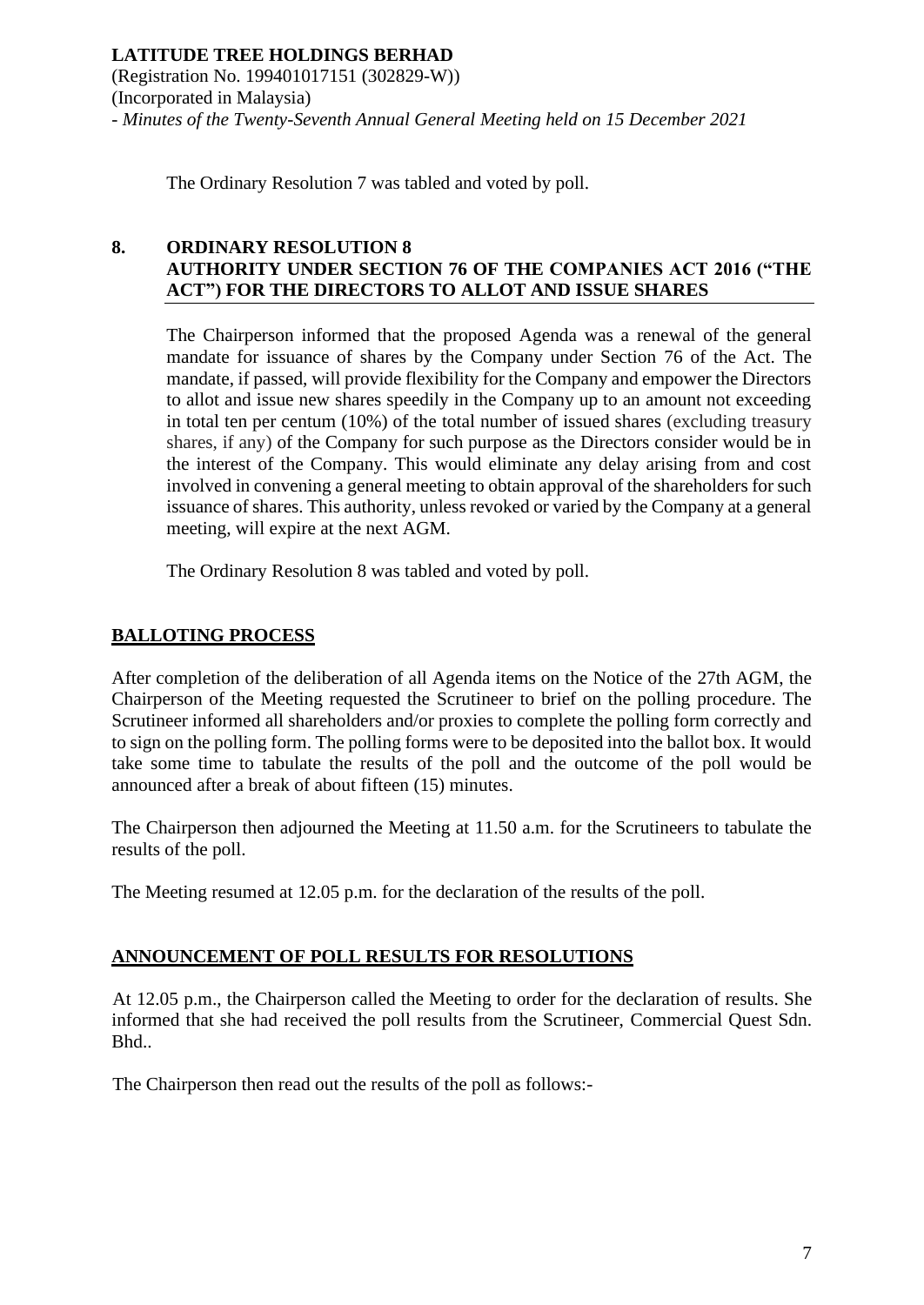(Registration No. 199401017151 (302829-W)) (Incorporated in Malaysia) *- Minutes of the Twenty-Seventh Annual General Meeting held on 15 December 2021*

### (i) Ordinary Resolution 1

| Ordinary               | <b>Votes For</b>    |                     |               | <b>Votes Against</b> |              |               |
|------------------------|---------------------|---------------------|---------------|----------------------|--------------|---------------|
| <b>Resolution 1</b>    | No. of              | <b>No. of Votes</b> | $\frac{0}{0}$ | No. of               | No. of       | $\frac{6}{6}$ |
|                        | <b>Shareholders</b> |                     |               | <b>Shareholders</b>  | <b>Votes</b> |               |
| Approval of a final    | 35                  | 132,332,318         | 100.0000      |                      | 0            | 0.0000        |
| single-tier dividend   |                     |                     |               |                      |              |               |
| of $3.0$<br>sen<br>per |                     |                     |               |                      |              |               |
| ordinary share for     |                     |                     |               |                      |              |               |
| the financial year     |                     |                     |               |                      |              |               |
| ended 30 June 2021.    |                     |                     |               |                      |              |               |

The Chairperson of the Meeting declared that Ordinary Resolution 1 was duly accepted. Accordingly, it was RESOLVED:-

"That the final single-tier dividend of 3.0 sen per ordinary share for the financial year ended 30 June 2021 be and is hereby approved for payment on 14 January 2022 to shareholders whose names appear on the Record of Depositors as at 31 December 2021."

### (ii) Ordinary Resolution 2

| Ordinary               | <b>Votes For</b>    |                     |               | <b>Votes Against</b> |              |               |
|------------------------|---------------------|---------------------|---------------|----------------------|--------------|---------------|
| <b>Resolution 2</b>    | No. of              | <b>No. of Votes</b> | $\frac{0}{0}$ | No. of               | No. of       | $\frac{6}{6}$ |
|                        | <b>Shareholders</b> |                     |               | <b>Shareholders</b>  | <b>Votes</b> |               |
| Approval of payment    | 32                  | 132,332,058         | 99.9998       | 3                    | 260          | 0.0002        |
| of Directors' Fees     |                     |                     |               |                      |              |               |
| and Benefits Payable   |                     |                     |               |                      |              |               |
| to the Directors up to |                     |                     |               |                      |              |               |
| an aggregate amount    |                     |                     |               |                      |              |               |
| of RM268,500.00 for    |                     |                     |               |                      |              |               |
| the period from the    |                     |                     |               |                      |              |               |
| 27th AGM until the     |                     |                     |               |                      |              |               |
| next AGM of the        |                     |                     |               |                      |              |               |
| Company to be paid     |                     |                     |               |                      |              |               |
| quarterly in arrears.  |                     |                     |               |                      |              |               |

The Chairperson of the Meeting declared that Ordinary Resolution 2 was duly accepted. Accordingly, it was RESOLVED:-

"That the payment of Directors' Fees and Benefits Payable to the Directors up to an aggregate amount of RM268,500.00 for the period from the 27th AGM until the next AGM of the Company to be paid quarterly in arrears be and is hereby approved."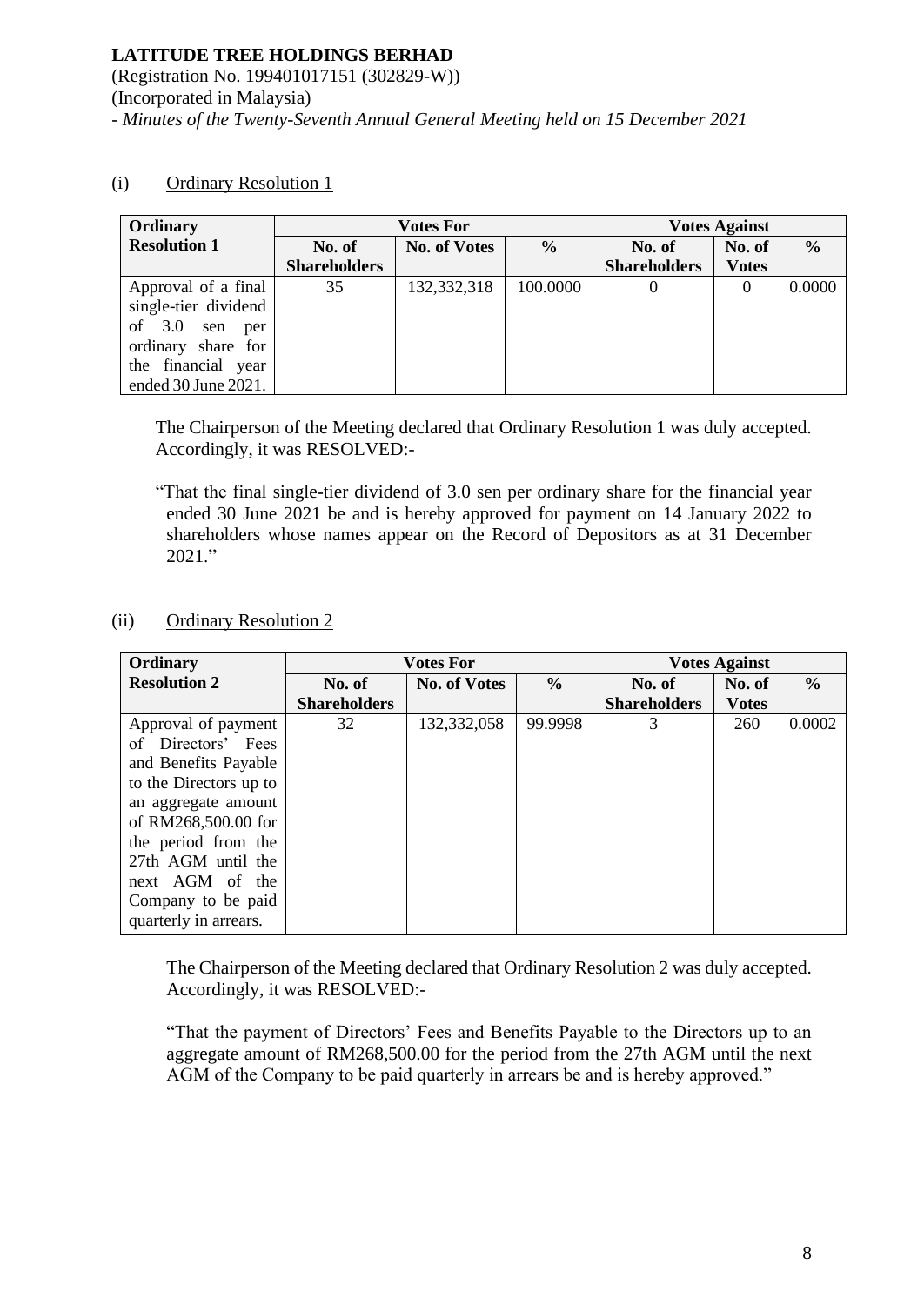(Registration No. 199401017151 (302829-W)) (Incorporated in Malaysia) *- Minutes of the Twenty-Seventh Annual General Meeting held on 15 December 2021*

| Ordinary                  | <b>Votes For</b>    |                     |               | <b>Votes Against</b> |              |               |
|---------------------------|---------------------|---------------------|---------------|----------------------|--------------|---------------|
| <b>Resolution 3</b>       | No. of              | <b>No. of Votes</b> | $\frac{6}{6}$ | No. of               | No. of       | $\frac{6}{6}$ |
|                           | <b>Shareholders</b> |                     |               | <b>Shareholders</b>  | <b>Votes</b> |               |
| Re-election of Dato'      | 32                  | 132,259,518         | 99.9450       | 3                    | 72,800       | 0.0550        |
| Dr Norraesah Binti        |                     |                     |               |                      |              |               |
| Haji Mohamad<br>as        |                     |                     |               |                      |              |               |
| of<br>Director<br>the     |                     |                     |               |                      |              |               |
| Company, who<br><i>is</i> |                     |                     |               |                      |              |               |
| retiring pursuant to      |                     |                     |               |                      |              |               |
| Clause 96 of<br>the       |                     |                     |               |                      |              |               |
| Company's                 |                     |                     |               |                      |              |               |
| Constitution.             |                     |                     |               |                      |              |               |

### (iii) Ordinary Resolution 3

The Chairperson of the Meeting declared that Ordinary Resolution 3 was duly accepted. Accordingly, it was RESOLVED:-

"That the retiring Director, namely Dato' Dr Norraesah Binti Haji Mohamad who retired pursuant to Clause 96 of the Company's Constitution, be and is hereby re-elected as Director of the Company."

#### (iv) Ordinary Resolution 4

| Ordinary                    |                     | <b>Votes For</b>    |               |                     | <b>Votes Against</b> |               |  |
|-----------------------------|---------------------|---------------------|---------------|---------------------|----------------------|---------------|--|
| <b>Resolution 4</b>         | No. of              | <b>No. of Votes</b> | $\frac{6}{6}$ | No. of              | No. of               | $\frac{6}{6}$ |  |
|                             | <b>Shareholders</b> |                     |               | <b>Shareholders</b> | <b>Votes</b>         |               |  |
| Re-election of<br>Mr        | 34                  | 132,332,118         | 99.9998       |                     | <b>200</b>           | 0.0002        |  |
| Lin, Chin-Hung<br>as        |                     |                     |               |                     |                      |               |  |
| of<br>the<br>Director       |                     |                     |               |                     |                      |               |  |
| who<br>Company<br><b>1S</b> |                     |                     |               |                     |                      |               |  |
| retiring pursuant to        |                     |                     |               |                     |                      |               |  |
| Clause 96 of<br>the         |                     |                     |               |                     |                      |               |  |
| Company's                   |                     |                     |               |                     |                      |               |  |
| Constitution.               |                     |                     |               |                     |                      |               |  |

The Chairperson of the Meeting declared that Ordinary Resolution 4 was duly accepted. Accordingly, it was RESOLVED:-

"That the retiring Director, namely Mr Lin, Chin-Hung who retired pursuant to Clause 96 of the Company's Constitution, be and is hereby re-elected as Director of the Company."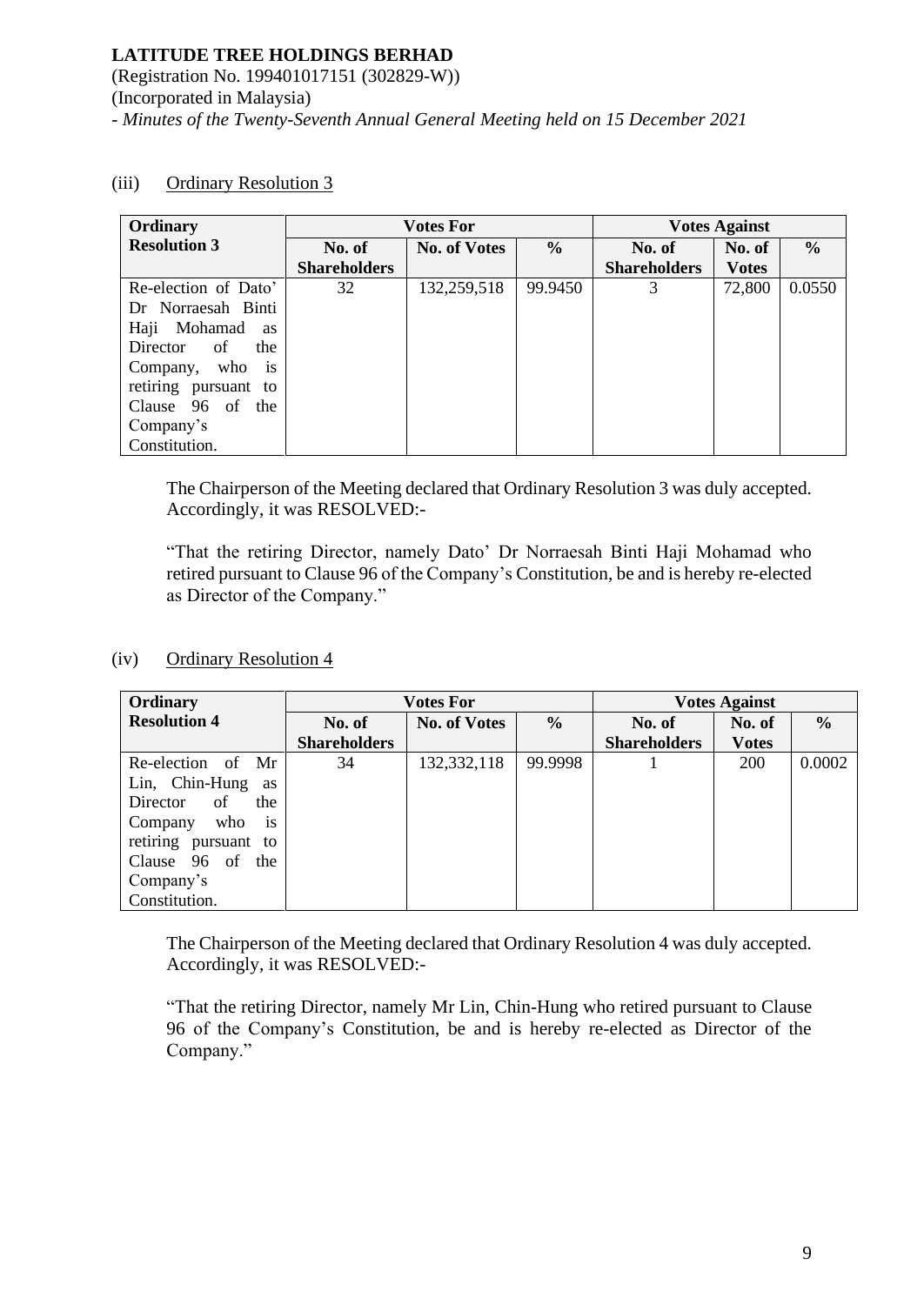(Registration No. 199401017151 (302829-W)) (Incorporated in Malaysia) *- Minutes of the Twenty-Seventh Annual General Meeting held on 15 December 2021*

| Ordinary                    | <b>Votes For</b>    |                     |               | <b>Votes Against</b> |              |               |
|-----------------------------|---------------------|---------------------|---------------|----------------------|--------------|---------------|
| <b>Resolution 5</b>         | No. of              | <b>No. of Votes</b> | $\frac{0}{0}$ | No. of               | No. of       | $\frac{6}{6}$ |
|                             | <b>Shareholders</b> |                     |               | <b>Shareholders</b>  | <b>Votes</b> |               |
| of<br>Re-appointment        | 34                  | 132,332,118         | 100.0000      | $\theta$             | 0            | 0.0000        |
| <b>Messrs</b><br>Ernst<br>& |                     |                     |               |                      |              |               |
| <b>PLT</b><br>Young<br>as   |                     |                     |               |                      |              |               |
| Auditors<br>of<br>the       |                     |                     |               |                      |              |               |
| and<br>Company<br>to        |                     |                     |               |                      |              |               |
| authorise<br>the            |                     |                     |               |                      |              |               |
| Directors to fix their      |                     |                     |               |                      |              |               |
| remuneration.               |                     |                     |               |                      |              |               |

### (v) Ordinary Resolution 5

The Chairperson of the Meeting declared that Ordinary Resolution 5 was duly accepted. Accordingly, it was RESOLVED:-

"That the retiring Auditors, Messrs Ernst & Young PLT having signified their consent to act, be and is hereby re-appointed as Auditors of the Company for the ensuing year until the conclusion of the next AGM at a fee to be determined by the Directors."

#### (vi) Special Business - Ordinary Resolution 6

| Ordinary                | <b>Votes For</b>    |                     |               | <b>Votes Against</b> |              |        |
|-------------------------|---------------------|---------------------|---------------|----------------------|--------------|--------|
| <b>Resolution 6</b>     | No. of              | <b>No. of Votes</b> | $\frac{0}{0}$ | No. of               | No. of       | $\%$   |
|                         | <b>Shareholders</b> |                     |               | <b>Shareholders</b>  | <b>Votes</b> |        |
| Proposed renewal of     | 33                  | 132,332,258         | 100.0000      |                      | 60           | 0.0000 |
| authority<br>for<br>the |                     |                     |               |                      |              |        |
| Company to purchase     |                     |                     |               |                      |              |        |
| its own shares.         |                     |                     |               |                      |              |        |

The Chairperson of the Meeting declared that Ordinary Resolution 6 was duly accepted. Accordingly, it was RESOLVED:-

"THAT subject to the Act, the Constitution of the Company, the Bursa Securities MMLR and the approvals of all relevant governmental and/or regulatory authorities (if any), the Company be and is hereby authorised to utilise the maximum amount of funds available in the Company which shall not exceed the Company's aggregate retained earnings to purchase such amount of ordinary shares in the Company ("Proposed Renewal of Share Buy-Back Authority") as may be determined by the Directors of the Company from time to time through Bursa Securities upon such terms and conditions as the Directors may deem fit and expedient in the interest of the Company provided that the aggregate number of shares purchased and/ or held pursuant to this resolution does not exceed ten per centum (10%) of the total number of issued shares of the Company;

THAT an amount not exceeding the Company's retained earnings account be allocated by the Company for the Proposed Renewal of Share Buy-Back Authority;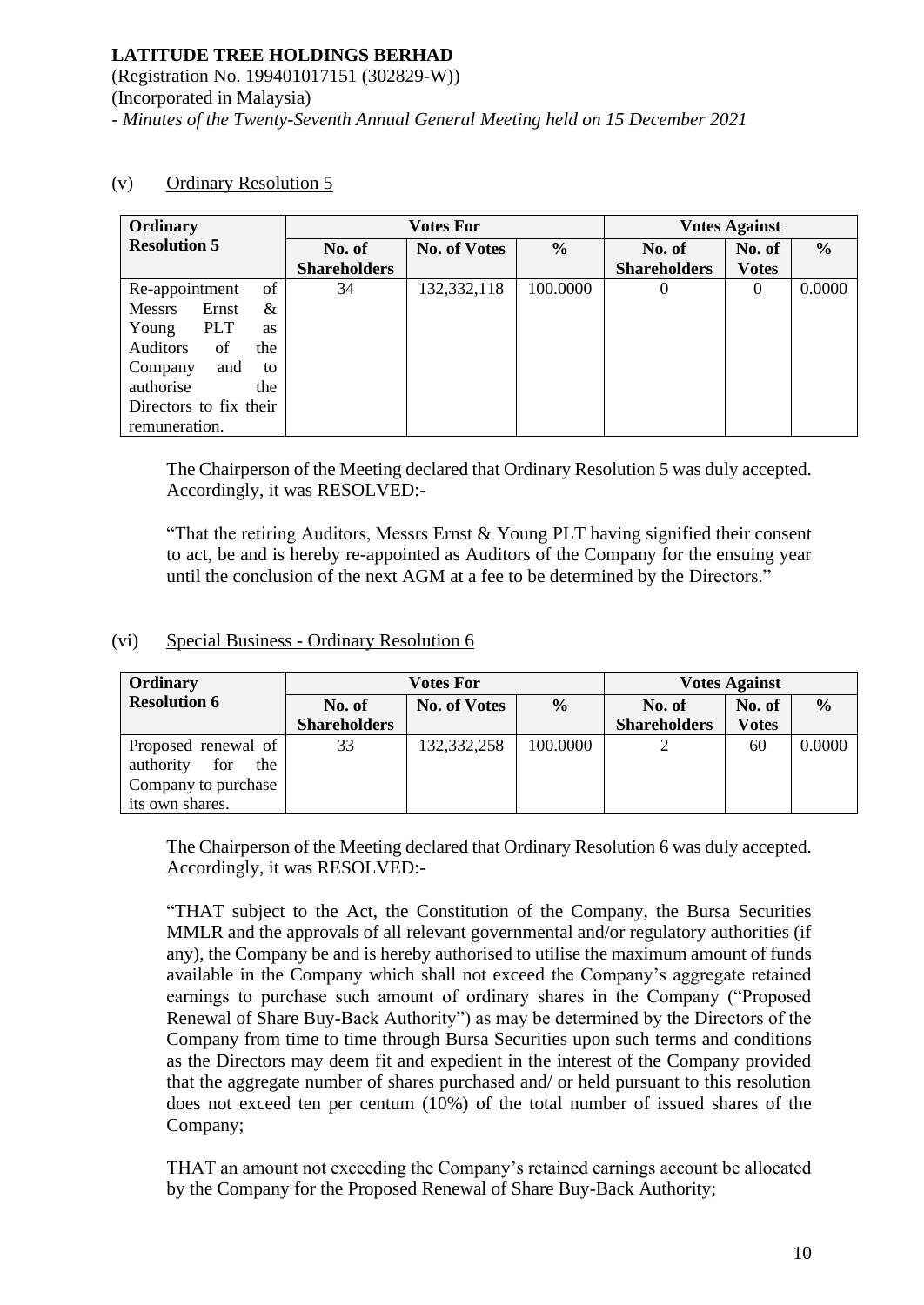(Registration No. 199401017151 (302829-W)) (Incorporated in Malaysia) *- Minutes of the Twenty-Seventh Annual General Meeting held on 15 December 2021*

THAT authority be and is hereby given to the Directors of the Company to decide at their absolute discretion to either cancel and/or retain the shares so purchased as treasury shares (in accordance with Section 127 of the Act).

THAT the authority conferred by this resolution will be effective immediately upon the passing of this resolution and will expire at:-

- (i) the conclusion of the next AGM of the Company following the Twenty-Seventh AGM, at which such resolution was passed, at which time the said authority will lapse unless by an ordinary resolution passed at a general meeting of the Company, the authority is renewed, either unconditionally or subject to conditions;
- (ii) the expiration of the period within which the next AGM of the Company is required by law to be held; or
- (iii) revoked or varied by an ordinary resolution passed by the shareholders in a general meeting;

whichever occurs first,

but not so as to prejudice the completion of the purchase(s) by the Company before the aforesaid expiry date and in any event, in accordance with the provisions of the guidelines issued by Bursa Securities and/or any other relevant governmental and/or regulatory authorities (if any);

AND THAT the Directors of the Company be authorised to take all steps necessary to implement, complete and do all such acts and things (including executing all such documents as may be required) as they may consider expedient or necessary to give effect to the Proposed Renewal of Share Buy-Back Authority as may be agreed or allowed by any relevant governmental and/or regulatory authority."

### (vii) Special Business - Ordinary Resolution 7

| Ordinary              |                     | <b>Votes For</b>    |               |                     | <b>Votes Against</b> |               |  |
|-----------------------|---------------------|---------------------|---------------|---------------------|----------------------|---------------|--|
| <b>Resolution 7</b>   | No. of              | <b>No. of Votes</b> | $\frac{6}{6}$ | No. of              | No. of               | $\frac{6}{6}$ |  |
|                       | <b>Shareholders</b> |                     |               | <b>Shareholders</b> | <b>Votes</b>         |               |  |
| Authority for Mr Toh  | 31                  | 132,259,314         | 99.9448       | 4                   | 73,004               | 0.0552        |  |
| Thong<br>Seng<br>to   |                     |                     |               |                     |                      |               |  |
| continue in office as |                     |                     |               |                     |                      |               |  |
| Independent<br>Non-   |                     |                     |               |                     |                      |               |  |
| Executive Director.   |                     |                     |               |                     |                      |               |  |

The Chairperson of the Meeting declared that Ordinary Resolution 7 was duly accepted. Accordingly, it was RESOLVED:-